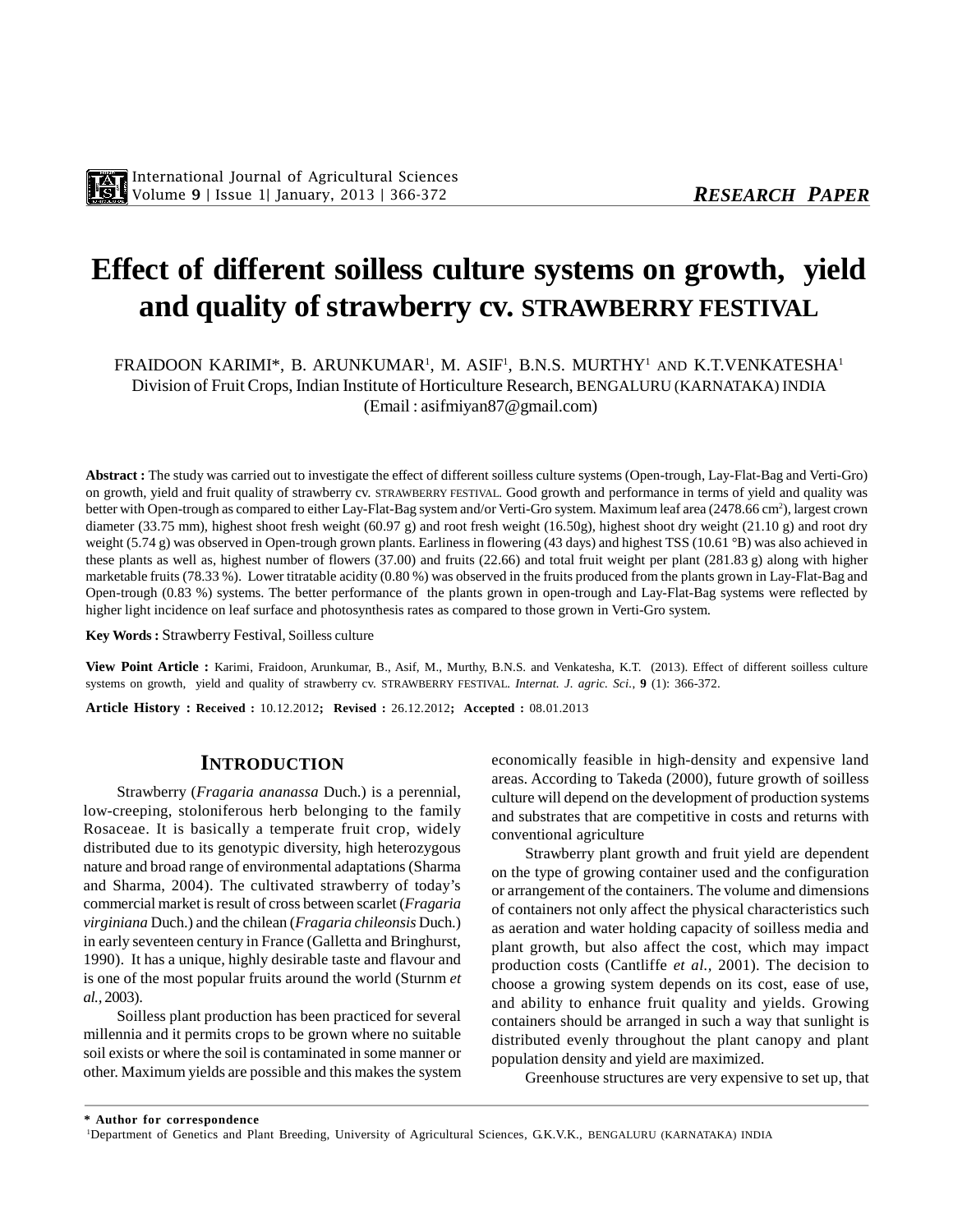is why it is very important to use the volume of the greenhouse to increase yield per square meter. The only way to utilize the greenhouse volume with strawberry production is to set up a vertical production system (Linsley-Noakes *et al.,* 2006). Planting density can be increased three times by using a vertical system as compared to horizontal systems (Ozeker *et al.,* 1999), but have problems with suboptimal environmental conditions in the lower sections, resulting in reduced yield and plant growth. Light intensity markedly affected strawberry plants growth and development. The irradiance reached the plants at the bottom of the columns was only 10 per cent  $\left($  <100  $\mu$  mol/ m<sup>2</sup>/s) of levels measured at the top. As a result, delayed growth occurred among the plants in the middle and bottom sections of the column. Many plants did not develop an optimal number of branch crowns and subsequently produced less fruit as compared with plants in the top section (Takeda, 2000). Similarly Durner (1999) reported that because of increasing irradiance, fruit yield of strawberry cv. SWEET CHARLIE increased with height in column. Albaho *et al.* (2008) compared three hydroponic techniques, *i.e*. nutrient film technique (NFT), A-shape aeroponics and a closed insulated pallet system (CIPS). Due to etiolation of crown in deep tray (15 cm deep), maximum plant height observed in NFT was negatively correlated with the other vegetative attributes. Plants grown in the aeroponics system recorded significantly higher leaf area and leaf number. Growing systems arranged in a single horizontal tier (usually in the north-south direction) accommodated high plant population densities up to 2.8 plants per  $ft^2$  and  $\qquad$  Insti since all plants are at the same height, light distribution was uniform (Paranjpe *et al.,* 2003). Radajewska and Aumiller (1997) evaluated strawberry cv. ELSANTA in a glasshouse by planting in peat filled bags placed on hanging gutters suspended 1.5 m aboveground and alos placed on 30-cm-high cement platforms. Although total yield obtained from plants grown in both growing systems was similar, but higher economic yields were obtained from plants grown at 1.5m elevation. Reported by Cantliffe *et al.* (2007) that, higher early fruit number and fruit weight were obtained from plants grown in hanged Polygal troughs than plants grown in bag on gutter or bag on ground and a higher marketable fruit, fruit number and fruit weight was obtained from plants grown in bag on gutter and Polygal troughs than plants grown in bag on ground. And because of larger volume of bags (18 L) as compared to polygal trough (12 L), number of leaves and crown diameter of plants grown in bag on gutter and bag on ground was significantly higher.

Studies have shown that Verti-Gro systems are more productive (yield/ $m<sup>2</sup>$ ) than the conventional soil based system due to much higher plant densities (El-Behairy *et al.,* 2001). It is important that not only the plant density is increased, but also the yield per square meter. Yield per square metergenerally increased with an increase in planting density up to an optimum beyond which an increase in planting density leads to a decrease in fruit quality (Dijkstra *et al.,* 1993). Villiers (2008) compared the A-shape and Verti-Gro systems on growth and yield of strawberry reported that higher photosynthetic active rate (PAR) was measured inside the A-shape system as compared to the Verti-Gro system. Therefore, plants in the Ashape production system produced significantly higher yields as compared to Verti-Gro system and time of anthesis to harvest was lesser in A-shape. Fruits produced in the A-shape system had an average soluble solids content of 8.7 per cent as compared to an average of 8.28 per cent in the Verti-Gro system. According to Durner (1999), a 40 g decrease in yield per plant was observed with every 30 cm decrease in planting height. This was attributed to shading effect on lower levels of the Verti-Gro system.

Among the column sizes (6, 7 and 8 pots/ column), columns with 6-pots performed significantly better than others in terms of biomass, yield and fruit quality (Al-Raisy *et al*., 2010). As observed, the composition of the nutrient solution changed as it passed through the column and markedly affected the plant growth at the lower section (Jones, 1997). While in the A-shape growing system with same height and plant density, same problem did not notice (Durner, 1999).

### **MATERIALS AND METHODS**

The present investigation was carried out in a passively ventilated greenhouse at the Division of Fruit Crops, Indian Institute of Horticultural Research (IIHR) Bangalore, India during 2010-11. The aim of this experiment was to determine the effects of several soilless culture systems on growth, yield and fruit quality of strawberry cv*.* STRAWBERRY FESTIVAL of grown in a passively ventilated greenhouse. The cultivar under study named Strawberry Festival is a short day cultivar developed in Florida Foundation Seed Producers, Inc., Greenwood, Florida USA which originated from seed produced by a hand pollinated cross between 'Rosa Linda' and 'Oso Grande.'

The systems employed were Lay-Flat-Bag placed on bench, Vertically Growing system (Verti-Gro) and Open-trough placed on bench.

#### **Open-trough system :**

The trench shaped troughs made (30 cm bottom wide, 40 cm top wide, 30 cm depth and 300 cm length) covered with black polyethylene sheet which accommodated 165 kg substrate and placed 60 cm apart of each other on metal made benches. The benches elevated from ground level at 90 cm. The length and breadth of benches were  $3 \times 1.2$ m that the angle from the center of the bench down at a 2 per cent slope towards both the sides. The troughs filled with soilless media to a depth of 20 cm and the drip system for supplying nutrients solution, through emitters with 8 liter/hour discharging rate,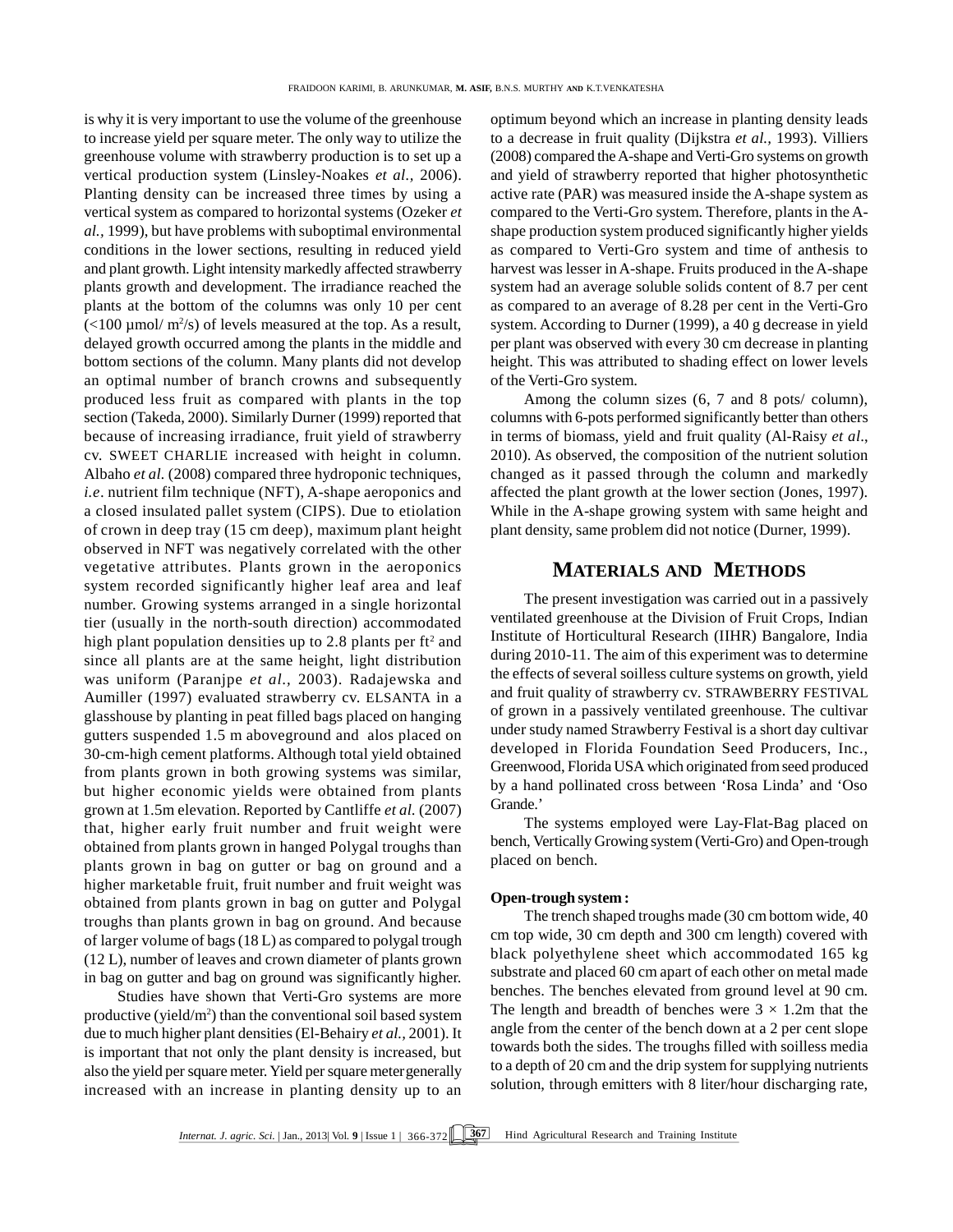was placed.

#### **Lay-Flat-Bag system :**

115 kg capacity black polyethylene bags placed on metal made benches, elevated from ground level at 90 cm. The length and breadth of benches were  $3 \times 1.2$ m that the angle from the center of the bench down at a 2 per cent slope on both sides. Two bags placed on each bench at 60 cm apart from each other and two rows of holes made on top of the each bag at 30 cm apart from each other in alternate manner which accommodated 20 plants per bag. Ten micro tubes per bag inserted between two plants in equal distance with 8 liters per hour discharging capacity.

#### **Verti-Gro system :**

 The Verti-Gro system employed consisting of vanilla round shaped pots that each having 2.8 litter capacity were placed on above of each other with help of a metal pole to form a cylinder shaped column. The 20 cm PVC cut-pipe sleeves placed between every tow pots to keep pots vertically apart of each other and the first pot from the bottom placed at 45 cm elevation from surface of the ground which gave a column with height of 162 cm. The distance between row and columns was 100 cm and 70 cm, respectively. Each column consist four pots and each pot accommodated four plants with sixteen plants per column. Each pot supplied with nutrient solution through micro tubes with 8 liters per hour discharging capacity from above lateral lines.

One day prior to transplanting, all systems filled with media (coir pith  $60\% + 40\%$  perlite, v/v) and irrigated for one hour to thoroughly moisten the media. Healthy plug of the cultivar Strawberry Festival, procured from ZOPAR Exports nursery Bangalore, were planted in growing systems. The nutrient solution supplied through an automated drip irrigation system. The timer adjusted during day time for 15 minutes each at three hours to supply nutrient solution, from a 400 litres capacity plastic tank placed under shade house outside of greenhouse and the systems ensured 10 per cent drainage. Photosynthetic rate (A;  $\mu$ mol/m<sup>2</sup>/s) and light incident on leaf  $\frac{10}{2}$ 

surface (Qleaf;  $\mu$ mol/m<sup>2</sup>/s) were also recorded during peak fruiting stage of crop *i.e.* 120 days after transplanting on selected cloudless days at 09:30 to 10:30 am. Complite Randomized Design, design was applied with three treatments each replicated four times. Three plants per replication randomly selected for taking the measurements.The data were statistically analysed by analysis of variance (ANOVA). The treatment means were then separated with the Duncan's multiple range test  $(P=0.05)$ .

# **RESULTS AND DISCUSSION**

Highest number of leaves (41.66) was recorded in Opentrough system, followed by Lay-Flat-Bag system (37.16) and lowest (35.85) in Verti-Gro system. As well as longest petiole (13.60 cm) and larger crown diameter (33.75 mm) was recorded in Open-trough system as compared to Lay-Flat-Bag (30.50 mm) and Verti-Gro (28.18 mm) systems. These results might be attributed to larger substrate volume of Open-trough as compared to Lay-Flat-Bag system. The shading effect of upper tier in Verti-Gro system on lower section reduced the photosynthetic rate and hence plant growth. Similar results were reported by Cantliffe *et al.* (2007) that larger volume of bags (18 L) as compared to polygal troughs (12 L) enhanced the vegetative growth of strawberry plants. According to Al-Raisy *et al.* (2010), in strawberry cv. 'Camarosa' the number of leaves decreased with increase in column size in Verti-Gro system due to reduced light intensity in lower sections.

Maximum leaf area  $(2478.66 \text{ cm}^2)$  was recorded in Opentrough system followed by Lay-Flat-Bag system (2199.82 cm<sup>2</sup>) and minimum (1719.24 cm<sup>2</sup>) in Verti-Gro system. These findings might be due to the highest number of leaves produced in Open-trough system because of larger growing medium. As reported by Cantliffe *et al.* (2007), the larger volume of the polyethylene bags (18 L) as compared to polygal troughs (12 L) enhanced the vegetative growth of strawberry plants. The reduction in Lay-Flat-Bag might be due to excessive bed temperature due to colour of polyethylene (black). As reported by Lim (1985), the black polythene had 10 °C higher temperature

| Table 1: Biometric characters of strawberry cv. STRAWBERRY FESTIVAL grown in passively ventilated greenhouse as influenced by soilless<br>culture systems |                             |                            |                           |                          |                       |                           |                        |                                 |  |  |  |
|-----------------------------------------------------------------------------------------------------------------------------------------------------------|-----------------------------|----------------------------|---------------------------|--------------------------|-----------------------|---------------------------|------------------------|---------------------------------|--|--|--|
| <b>Systems</b>                                                                                                                                            | Shoot fresh<br>weight $(g)$ | Root fresh<br>weight $(g)$ | Shoot drv<br>weight $(g)$ | Root dry<br>weight $(g)$ | Crown<br>diameter(mm) | Length of<br>petiole (cm) | No. of<br>leaves/plant | Leaf area<br>(cm <sup>2</sup> ) |  |  |  |
| Open trough                                                                                                                                               | $60.79^{\rm a}$             | $16.50^{\circ}$            | $21.10^a$                 | $5.74^{\circ}$           | $33.75^{\circ}$       | $13.60^{\circ}$           | $41.66^{\circ}$        | $2478.66^a$                     |  |  |  |
| Lay-Flat-Bag                                                                                                                                              | $56.35^{b}$                 | $15.18^{b}$                | 18.02 <sup>b</sup>        | $4.51^{\rm b}$           | $30.50^{b}$           | 11.91 <sup>b</sup>        | $37.16^{ab}$           | $2199.82^{b}$                   |  |  |  |
| Verti-Gro                                                                                                                                                 | $50.70^{\circ}$             | $13.81^\circ$              | $15.40^{\circ}$           | 3.58 <sup>c</sup>        | $28.18^{b}$           | $12.52^{\rm b}$           | $35.85^{b}$            | $1719.24^{\circ}$               |  |  |  |
| F-test                                                                                                                                                    | $\ast$                      | $\ast$                     | $*$                       | $\ast$                   | *                     | $*$                       | $*$                    | $*$                             |  |  |  |
| $S.E. \pm$                                                                                                                                                | 0.83                        | 0.26                       | 0.28                      | 0.18                     | 0.86                  | 0.44                      | 1.00                   | 37.04                           |  |  |  |
| C.D. $@5%$                                                                                                                                                | 2.48                        | 0.78                       | 0.85                      | 0.55                     | 2.58                  | 1.31                      | 3.01                   | 111.13                          |  |  |  |
| C.V. %                                                                                                                                                    | 5.35                        | 6.23                       | 5.69                      | 14.40                    | 10.09                 | 12.70                     | 9.25                   | 5.65                            |  |  |  |

Note : \* Indicate significance of value at P=0.05, Figures with no or similar letters are non-significant (C.D. @ 5%)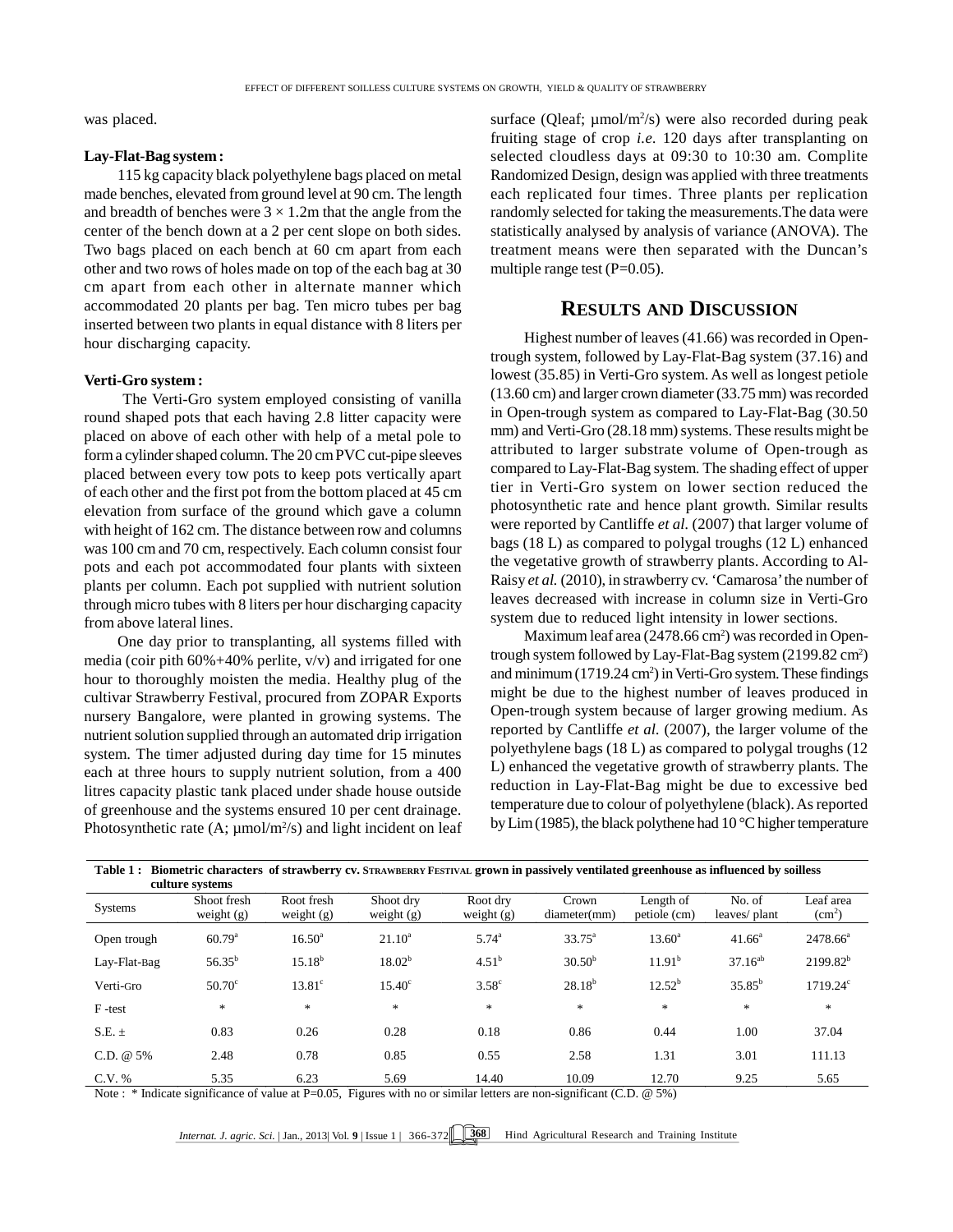than white one and this factor reduced the vegetative growth of muskmelon. Record of less vegetative parameters in Verti-Gro system maybe contributed to production of less leaf area. As observed by Jagadeesh (2001), the higher number of leaves (63.73) directly contributed in production of higher leaf area  $(3541.69 \text{ cm}^2)$  in strawberry cv. SUJATHA.

The plants grown in Open-trough system produced higher shoot fresh weight (60.97 g) followed by Lay-Flat-Bag system (56.35 g) and was significant over than Verti-Gro system (50.70 g). Similarly highest root fresh weight (16.50g) was recorded in Open-trough system followed by Lay-Flat-Bag system (15.18 g) and lowest (13.81 g) in Verti-Gro system. These results might be due to larger substrate volume of Open-trough system as compared to Lay-Flat-Bag system and higher photosynthetic rate as compared to Verti-Gro system. The report of Cantliffe *et al.* (2007) revealed that larger container volume of polyethylene bags (18 L) increased the vegetative growth of strawberry as compared to smaller container volume of polygal trough (12 L). Lower light penetration to the canopy of plants in lower tier consequently resulted in reduction of plant fresh weight in Verti-Gro system. Similar observations were reported by Al-Raisy *et al.* (2010) that in cv. CAMAROSA highest shoot fresh weight (173.96 g) was produced in column made of 6 pots as compared to 7 pots per column (100.00g) and 8 pots per column (68.23 g), these results was attributed to higher penetration of light to the plants canopy in tower of 6 pots per column in comparison with column of 7 and 8 pots.

Higher shoot dry weight (21.10 g) was produced in Opentrough system followed by Lay-Flat-Bag system (18.02 g) which was significant over than Verti-Gro system  $(15.40 \text{ g})$ . Similarly highest root dry weight (5.74 g) was observed in Open-trough system followed by Lay-Flat-Bag system (4.51 g) and lowest (3.58 g) in Verti-Gro system. These findings might be due to highest shoot and root fresh weight recorded in Open-trough which might contributed in its dry weight. Ercisli *et al.* (2005) reported that higher root fresh weight (25.90 g) was produced higher root dry weight (8.28 g) as compared to lower root fresh weight (11.46 g) produced lower root dry weight (5.51 g) in cv. FERN. Similar observations were reported by Al-Raisy *et al*. (2010) in cv. CAMAROSA with respect to shoot fresh and dry weights.

Plants grown in Lay-Flat-Bag system took minimum number of days (43) to flower followed by Open-trough (48 days) and it was maximum (59 days) in Verti-Gro system. These results might be due to maximum exposure of plants grown in Lay-Flat-Bag system to light which might trigger floral induction. Ceulemans *et al*. (1986) reported that, when additional light from high-intensity discharge mercury lamps with an intensity of  $(300 \mu \text{mol/m}^2/\text{s})$  was provided, a gain in earliness of 10 to 15 days of fruit production was achieved in strawberry cv. PRIMELLA. In Open-trough 10 cm height of side walls shaded the lower parts of plant resulted in initial increase of vegetative growth and delayed flower induction. In Verti-Gro system the effect of shading of upper tier on lower plants delayed the transition of vegetative to reproductive growth. Cited by Villiers (2008) that, low light intensity delayed reproductive growth in strawberry (Awang and Atherton, 1995). Albaho *et al.* (2008) reported that the strawberry flower initiation was earlier in closed insulated palate system (16 days ATP) as compared to nutrient film technique (NFT) (28 days ATP). This result was attributed to shading affect of NFT system (15 cm deep) on crown portion of plants.

Highest number of flowers (37.00) was recorded in Opentrough followed by Lay-Flat-Bag (32.58) and lowest (24.70) in Verti-Gro system. Higher number of fruits (22.66) was produced in Open-trough system followed by Lay-Flat-Bag system (18.66) and lowest (15.00) in Verti-Gro system. Similarly, highest fruit weight (281.83 g) was produced in Open-trough system followed by Lay-Flat-Bag system (209.92g) and significantly lower (145.41g) in Verti-Gro system. The results obtained might be due to larger container size of Open-trough as compared to Lay-Flat-Bag system and higher photosynthetic rate as compared to Verti-Gro system. Cantliffe *et al.* (2007) reported that, larger container volume of polyethylene bags (18 L) increased the reproductive growth of strawberry plants as compared to smaller container volume of polygal troughs (12 L). Chabot (1978) reported that, wild strawberry (*Fragaria vesca* L.) in high light intensity (300 µmol/m<sup>2</sup>/s) produced

| Table 2: Flower initiation, yield and fruit quality parameters of Strawberry cv. STRAWBERRY FESTIVAL grown in passively ventilated greenhouse |                                    |                               |                                     |                              |                                        |                 |                   |  |  |  |  |  |
|-----------------------------------------------------------------------------------------------------------------------------------------------|------------------------------------|-------------------------------|-------------------------------------|------------------------------|----------------------------------------|-----------------|-------------------|--|--|--|--|--|
| as influenced by soilless culture systems                                                                                                     |                                    |                               |                                     |                              |                                        |                 |                   |  |  |  |  |  |
| <b>Systems</b>                                                                                                                                | Days taken for<br>flowering (days) | Total no. of<br>flowers/plant | Total fruit<br>weight / plant $(g)$ | Total no. of<br>fruits/plant | Total marketable<br>fruits/ $plan (%)$ | TSS<br>Æ        | Acidity<br>(% )   |  |  |  |  |  |
| Open trough                                                                                                                                   | $48.00^{b}$                        | $37.00^a$                     | $281.83^{\rm a}$                    | $22.66^{\circ}$              | $78.33^{\circ}$                        | $10.46^{\circ}$ | $0.83^{b}$        |  |  |  |  |  |
| $Lay$ -Flat-Bag                                                                                                                               | $42.66^{\circ}$                    | $32.58^{b}$                   | $209.92^b$                          | $18.66^{b}$                  | $61.91^{\rm b}$                        | $10.61^a$       | 0.80 <sup>b</sup> |  |  |  |  |  |
| Verti-Gro                                                                                                                                     | $59.00^{\circ}$                    | $24.70^{\circ}$               | $144.41^{\circ}$                    | 15.00 <sup>c</sup>           | $60.93^{b}$                            | $9.68^{b}$      | $0.92^{\rm a}$    |  |  |  |  |  |
| F-test                                                                                                                                        | *                                  | *                             | *                                   | $\ast$                       | $\frac{1}{2}$                          | $\frac{1}{2}$   | $*$               |  |  |  |  |  |
| S.E.±                                                                                                                                         | 0.61                               | 1.26                          | 11.79                               | 0.57                         | 1.54                                   | 0.13            | 0.02              |  |  |  |  |  |
| C.D. @ 5%                                                                                                                                     | 1.84                               | 3.80                          | 35.38                               | 1.73                         | 4.62                                   | 0.41            | 0.06              |  |  |  |  |  |
| $C.V.$ %                                                                                                                                      | 4.45                               | 14.41                         | 20.05                               | 11.12                        | 8.30                                   | 4.82            | 8.44              |  |  |  |  |  |

Note:  $*$  Indicate significance of value at P=0.5, Figures with no or similar letters are non-significant (C.D.  $@$  5%)

*Internat. J. agric. Sci.* | Jan., 2013| Vol. 9 | Issue 1 | **366-372**  $\sqrt{369}$  Hind Agricultural Research and Training Institute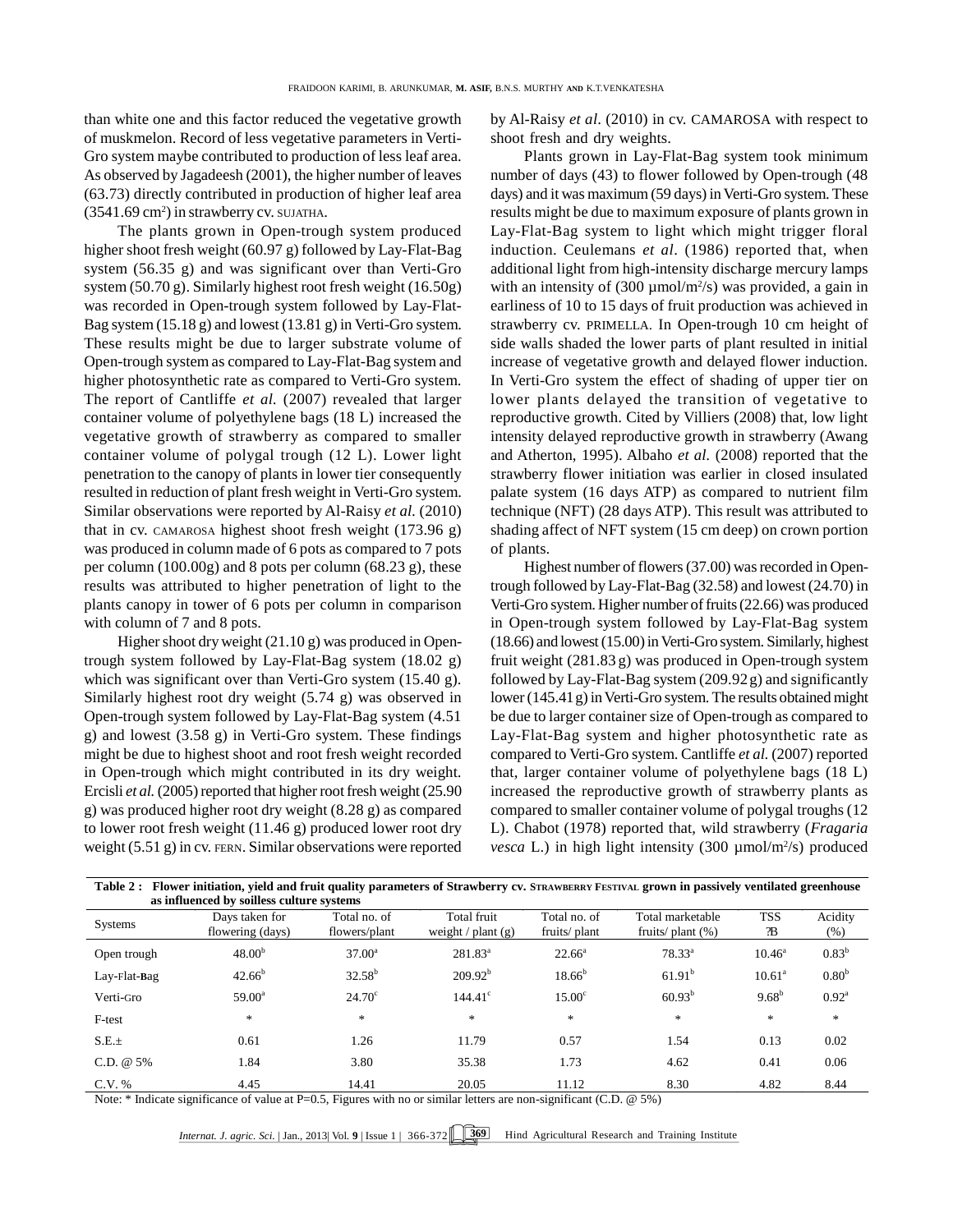significantly more flowers per plant than at lower light intensity  $(22 \text{ or } 150 \,\mu\text{mol/m}^2/\text{s})$ . The larger number of flowers could also  $(200 \text{cm}^2/\text{s})$ help in larger fruit set. As observed by Omari (2008), in cv*.* 'Sujatha' more number of flowers (25.49) set more number of fruits (21.89). Al-Raisy *et al.* (2010) reported that, in strawberry cv. CAMAROSA fruit weight decreased from (132.24 g) to (118.32 g) and (107.00g) when the column size of Verti-Gro system increased from 6 pots per column to 7 and 8 pots per column, respectively. A-shape system produced slightly more (20.09) fruit per plant as compared to (18.88) in Verti-Gro system (Villiers, 2008).

Significantly higher marketable fruits (78.33 %) were produced in Open-trough as compared to Lay-Flat-Bag (61.91%) and Verti-Gro (60.93%) systems, but results in Lay-Flat-Bag and Verti-Gro systems were statistically on par with each other. This difference might be attributed to higher bed volume of Open-trough system as compared to Lay-Flat-Bag system which might subsequently increased the water and nutrient absorption by plants. Awad *et al.* (2010) reported that, due to adequate level of nitrogen absorbed by strawberry plants, the vegetative growth increased hence the photosynthesis rate which consequently resulted in enhanced marketable fruits. Apart from low photosynthetic rate which was recorded in Verti-Gro system, other factor for reduction in marketable fruit can be attributed to low light level which causes stamen sterility and poor pollen quality hence reduction in fertilization rate that might contribute to<br>malformed fruit production (Smeets, 1980). Similar findings<br>reported by Villiers (2008) that, malformation of strawberry cv.<br>sweet CHARL IE increased by increase in malformed fruit production (Smeets, 1980). Similar findings reported by Villiers (2008) that, malformation of strawberry cv. SWEET CHARLIE increased by increase in shading percentage from  $0$  to  $50$ .

In strawberry the total soluble solids is one of the reliable indicators of strawberry eating quality and photosynthesis net assimilation rate is also one of the important factors in its production. Higher TSS (10.61 °B) was recorded in fruits produced in Lay-Flat-Bag system which was on par with Opentrough system (10.46 °B) and was significant over Verti-Gro system (9.68 °B). This difference might be attributed to higher photosynthetic rate that was recorded in first two systems as compared to Verti-Gro system. According to Miura *et al.* (1993), shaded strawberry fruits had lower levels of sugars as compared to unshaded fruits. Similar results were reported by Villiers (2008) that highest TSS (8.70 °B) was observed in strawberry cv. CHANDLER fruits produced in A-shape system as compared to Verti-Gro system (8.28 °B) due to higher light intensity recorded in A-shape system. Vasilakakis *et al.* (2005) reported that, there was tendency to varied increase (5-8 %) of berry TSS% along with the increase of light intensity.

Significantly lower titratable acidity (0.80 %) was recorded from fruits produced in Lay-Flat-Bag system which was on par with Open-trough system (0.83 %) and highest (0.92 %) in Verti-Gro system. This result might be attributed to higher fruit load of plants grown in Open-trough and Lay-Flat-Bag systems as compared to Verti-Gro system. Vasilakakis *et al.* (2005) reported that, titratable acidity of strawberry fruits was varied between (0.8 %) and (1.8 %) as affected negatively by the plant fruit load.

Highest photosynthetic rate  $(4.08 \mu \text{mol/m}^2/\text{s})$  was recorded in Open-trough system which was on par with Lay-Flat-Bag system (3.32  $\mu$ mol/m<sup>2</sup>/s) and lowest (1.50  $\mu$ mol/m<sup>2</sup>/s) in Verti-Gro system (Fig. 1). These results might be attributed to quantitatively equal light incidence on leaf surface was recorded in Open-trough and Lay-Flat-Bag systems and lowest in Verti-Gro system. This low light intensity was the result of shading affect of the upper tier on lower section of the Verti-Gro system (Durner, 1999) as a result the photosynthetic rate reduced. Similar observations were reported by Villiers (2008) who compared A-shape and vertical growing systems on yield and fruit quality of cv. 'Chandler' and Al-Raisy *et al*. (2010) compared the size of column in vertical growing system on growth and yield of cv*.* 'Camarosa.' They observed that low light intensity in vertical system or big size of column caused consequently lower photosynthesis net assimilation rate.



**Fig. 1: Light incidence on leaf surface of strowberry cv. STRAWBERRY FESTIVAL as influenced by soilless culture systems**

Highest light incidence on leaf surface (159.33 µmol/m<sup>2</sup>/ s) was recorded in Lay-Flat-Bag system which was statistically on par with Open-trough system  $(158.00 \,\mu\mathrm{mol/m^2/s})$ , but lowest  $(103.66 \,\mu\text{mol/m}^2/\text{s})$  was recorded in Verti-Gro system (Fig. 2). It is clear that light intensity and distribution are limited factors with the use of Verti-Gro system (Villiers, 2008) as vertical growing system caused lower light than optimum in the lower tier (Takeda, 2000). This result might be attributed to the uniform planting density in Open-trough and Lay-Flat-Bag systems and their uniform elevation inside the greenhouse due to which equal light intensity on leaf surface recorded. The shading effect of upper tier in Verti-Gro system reduced the overall light incidence on leaf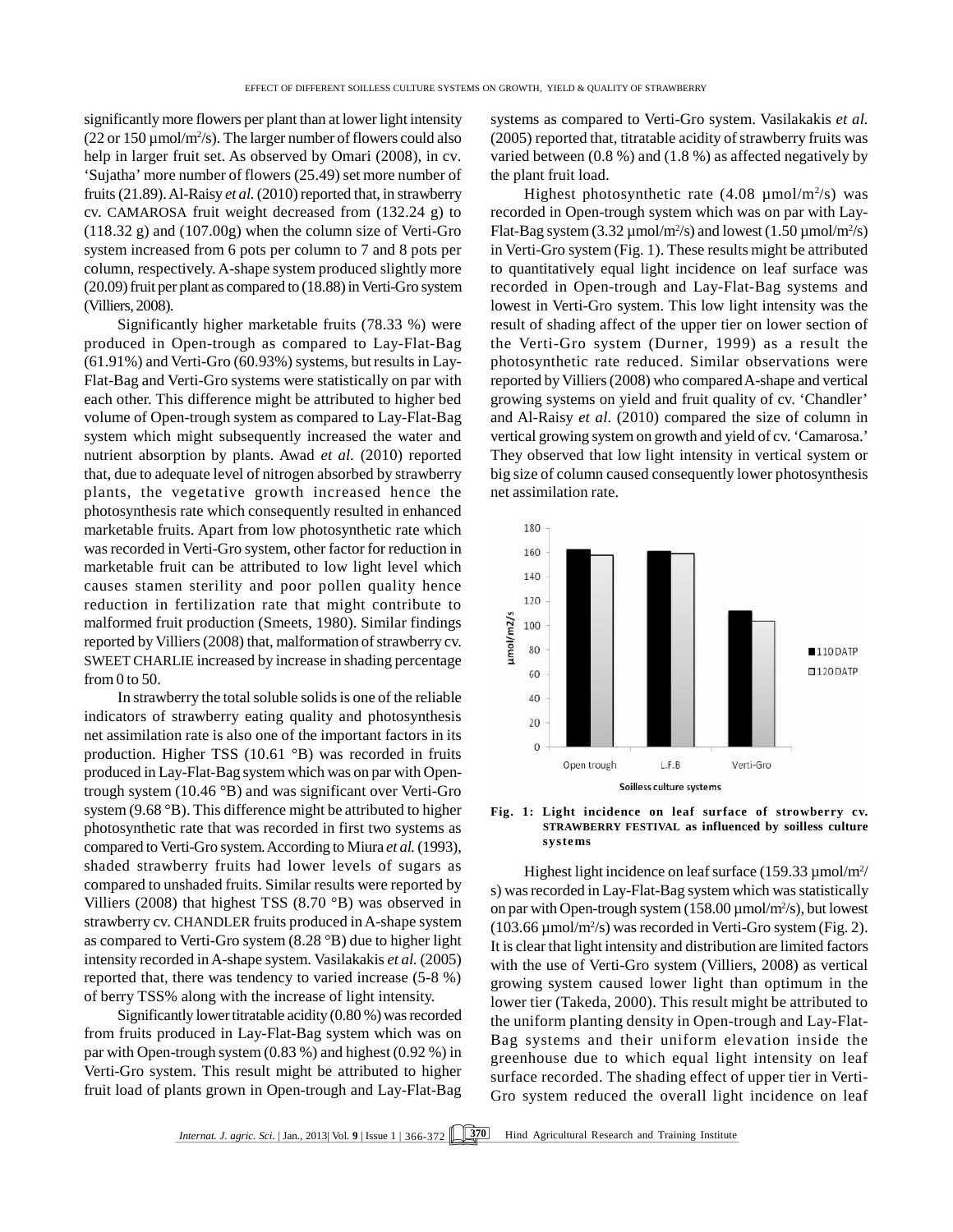surface in lower section. As reported by Paraskevopoulu *et al.* (2005), higher light intensity was recorded on strawberry plants grown in pots placed on flat surface as compared to plants grown in vertical grow bags.



**Fig. 2: Photosynthetic rate of strowberry cv. STRAWBERRY FESTIVAL as influenced by soilless culture systems**

The best results obtained from Open-trough system which contained more substrates as compared to Lay-Flat-Bag system and higher light intensity received by plants grown in this system. But for maximum utilization of growing site, the Verti-Gro system found to be the best option for commercial production as well as home gardening. But limited light intensity and consequently lowest photosynthetic rate in lower tier caused markedly decrease in growth, yield and fruit quality of strawberry.

The environmental condition of passively ventilated greenhouse is not suitable for cv. STRAWBERRY FESTIVAL performances under Bangalore conditions. It was due partly to soaring temperature recorded during crop growth and poor pollination of flowers; therefore soilless strawberry production may be tried in open field or under shade net.

# **REFERENCES**

**Albaho, M., Thomas, B. and Christopher, A. (2008).** Evaluation of hydroponic techniques on growth and productivity of greenhouse grown bell pepper and strawberry. *J. Indian. Veg. Sci.,* **14** (1):23-40.

**Al-Raisy, F.S.,Al-Said, F.A., Al-Rawahi, M.S., Khan, I.A. (2010).** Effect of column sizes and media on yield and fruit quality of strawberry under hydroponic Verti-Gro system*. European. Scientific. Res.,* **43**(1): 48-60.

**Awad, M.M., Mohamed, R. A. and Asfour, H. El. (2010).** Effect of compost, foliar spraying with potassium and boron on growth, yield and fruit quality of strawberry. *J. Plant Prod.,***1**(8):1101-1112.

**Awang, Y.B. and Atherton, J.G. (1995).** Growth and fruiting responses of strawberry plants grown on rockwool to shading and salinity. *Horti. Sci.,* **62**: 25-31.

**Ceulemans, R., Baets, W., Vanderbruggen, M. and Impens, I. (1986).** Effects of supplemental irradiation with HID lamps, and NFT gutter size on gas exchange, plant morphology and yield of strawberry plants. *J. Hort. Sci.,* **28**:71-83.

**Cantleffe, D.J., Paranjpe, A.V., Stoffella, P.J., Lamb, E.M. and Powell, C.A. (2007).** Influence of soilless media, growing containers, and plug transplants on vegetative growth and fruit yield of 'Sweet Charlie' strawberry grown under protected culture. *Proc. Fla. State Hort. Soc.,* **120**: 142-150.

**Cantaliffe, D.J., Shaw, N.E., Rodriguez, J.C., Secker, I. and Karchi, Z. (2001).** Passive ventilated high-roof greenhouse production of vegetables in a humid, mild winter climate*. Acta Hort*., **559**:515–520.

**Dijkstra, J., De - Bruijn, J., Scholtens, A. and Wijsmuller, J.M. (1993).** Effect of planting distance and peat volume on strawberry production in bag and bucket culture. *Acta Hort.,* **348** : 180 - 187.

**Durner, E.F. (1999).** Winter greenhouse strawberry production using conditioned plug plants. *J. Hort. Sci.*, **34**:615-616.

**Ercisli, S., Sahin, S., Esitken, A. and Anapali, O. (2005).** Effects of some growing media on the growth of strawberry cvs. CAMAROSA and 'Fern.' *Acta Agrobotanica,* **58**: 185–191.

**El-Behairy, U.A., El-Shinawy, M.Z., Medany, M.A. and Abou-Hadad, A.F. (2001).** Utilization of 'A-shape' system of nutrient film technique (NFT) as a method of producing some vegetable crops intensively. *Acta Hort.,* **559**(2): 581-586.

**Galletta, G.J. and Bringhurst, R.S. (1990).** Strawberry management. In: *Small fruit crop management.* Galletta, G.J. and Himelrich, D., (Eds)*. Prentice-Hall Inc. publishers.* pp 83-156.

**Jagadeesh, C.M. (2001).** Studies on standardization of cultural practices for strawberry (*Fragaria ananassa* Duch.). M.Sc. Thesis, University of Agricultural Sciences, Bengaluru, KARNATAKA (INDIA).

**Jones, J.B. (1997).** Hydroponics: A practical guide for the soilless growers. St. Lucie Press. Boca Raton, FLORIDA,U.S.A.

**Linsley-Noakes, G., Wilken, L. and De Villiers, S. (2006).** High density vertical hydroponics growing system for strawberries. *Acta Hort*., **708**:365-370.

**Miura, H., Yoshida, M. and Yamasaki, A. (1993).** Effect of light intensity on growth and ripening of strawberry fruit. *Acta Hort.,* **348**:393-394.

**Omari, M.G. (2008).** Effect of turfvigour and agriplex on strawberry (*Fragaria ananassa* Duch.) cv. 'Sujata.' M.Sc. Thesis, University of Agricultural Sciences, Bengaluru, KARNATAKA (INDIA).

**Ozeker, E., Eltez, R.Z., Tuzel Y., Gula, Onal, K., Tanrysever, A. (1999).** Investigation on the effects of different growing media on the yield and quality of strawberries grown in vertical bags. *Acta Hort.,* **486**: 409-414.

**Paranjpe, A.V., Cantliffe, D. J., Lamb, E.M., Stoffella, P.J. and Powell, C.A. (2003).** Increasing winter strawberry production in north-central Florida using passive-ventilated greenhouses and high plant densities. *Acta Hort.,* **626**:269-276.

*Internat. J. agric. Sci.* | Jan., 2013| Vol. 9 | Issue 1 | 366-372  $\sqrt{371}$  Hind Agricultural Research and Training Institute